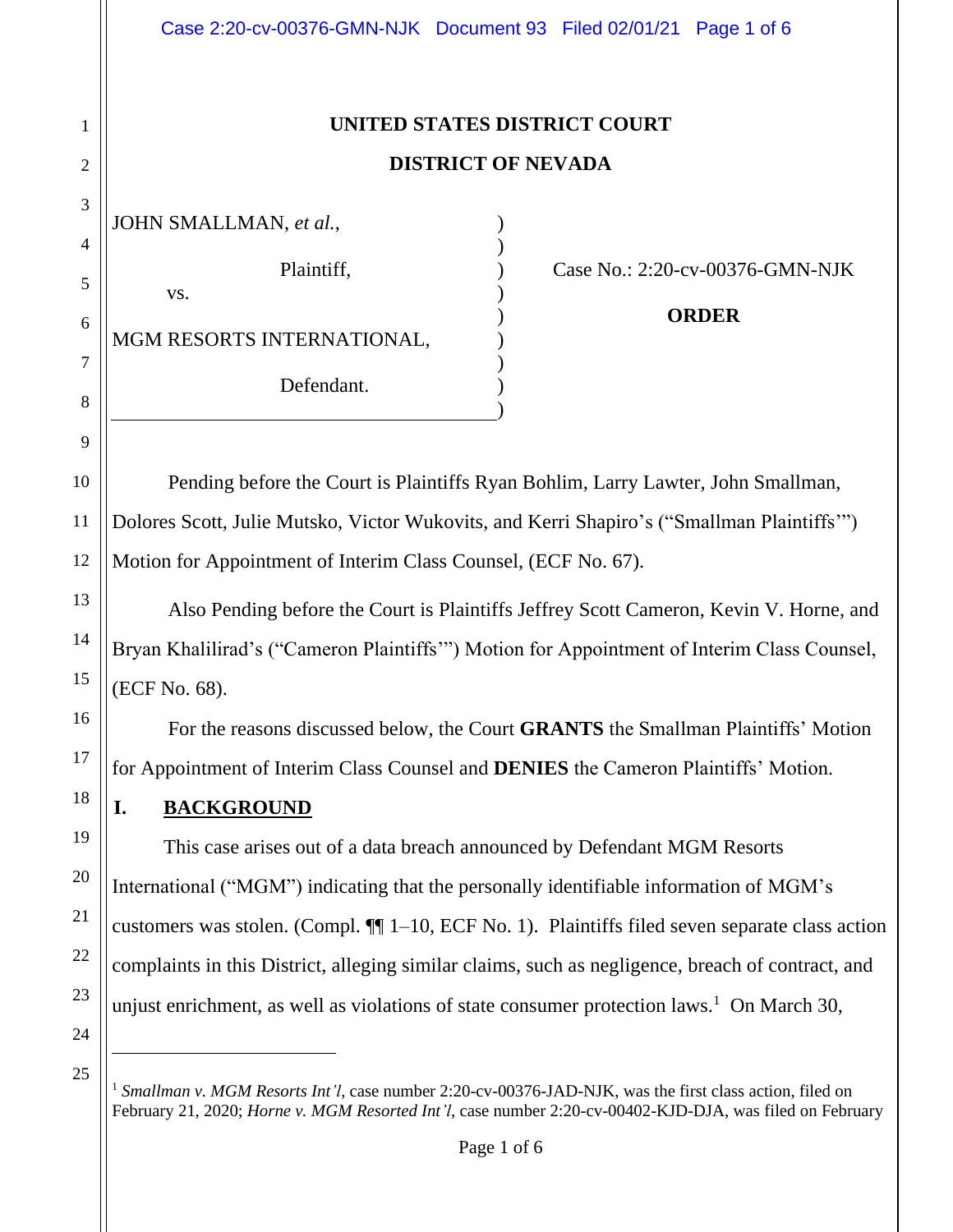1 2 3 4 5 6 7 2020, the Court granted the parties' stipulation to consolidate the separate cases into this prospective class action. (*See* Order, ECF No. 22).<sup>2</sup> Pursuant to Federal Rule of Civil Procedure  $23(g)(3)$ , the Smallman Plaintiffs and the Cameron Plaintiffs now both move to appoint interim class counsel, pending class certification, to submit a consolidated complaint and conduct pretrial proceedings. (*See generally* Smallman Mot. Interim Counsel ("Smallman Mot."), ECF No. 67); (Cameron Mot. Interim Counsel ("Cameron Mot."), ECF No. 68). (*See also* Order 2:1–6, ECF No. 61).

## **II. LEGAL STANDARD**

9 10 11 12 13 14 "The court may designate interim class counsel to act on behalf of a putative class before determining whether to certify the action as a class action" when it is "necessary to protect the interests" of class members. Fed. R. Civ. P.  $23(g)(3)$ ; Manual for Complex Litigation (Fourth) § 21.11 (2004). This typically occurs in cases where "a large number of putative class actions have been consolidated or otherwise are pending in a single court." *In re Nest Labs Litigation*, No. 14-cv-01363-BLF, 2014 WL 12878556, at \*1 (C.D. Cal. Aug. 18, 2014) (citing *Donaldson v. Pharmacia Pension Plan,* No. CIV. 06-3-GPM, 2006 WL 1308582, at \*1–2 (S.D. Ill. May 10, 2006). Further, when there is competition between law firms to represent the class, designation of interim class counsel is appropriate. *See Parish v. Nat'l Football League Players, Inc.*, No. C 07-00943 WHA, 2007 WL 1624601, at \*9 (N.D. Cal. June 4, 2007) (declining to designate interim class counsel without a "gaggle of law firms jockeying to be appointed").

21

8

<sup>22</sup> 26, 2020; *Cameron v. MGM Resorts Int'l*, case number 2:20-cv-00429-JCM-DJA, was filed on February 28, 2020; *Brodsky v. MGM Resorts Int'l*, case number 2:20-cv-00486-GMN-NJK, was filed on March 9, 2020; *Lawter v. MGM Resorts Int'l*, case number 2:20-cv-00529-RFB-EJY, was filed on March 13, 2020; *Scott v.* 

<sup>24</sup> *MGM Resorts Int'l*, case number 2:20-cv-00522-JAD-NJK, was filed on March 13, 2020; and *Breen v. MGM Resorts Int'l*, case number 2:20-cv-00541-APG-NJK, was filed on March 17, 2020. (*See* Order 3:1–16, ECF No. 22).

<sup>&</sup>lt;sup>2</sup> On July 21, 2020, the Court consolidated two additional related case numbers: 2:20-cv-00744-JAD-NJK and 2:20-cv-00749-GMN-NJK. (Order, ECF No. 86).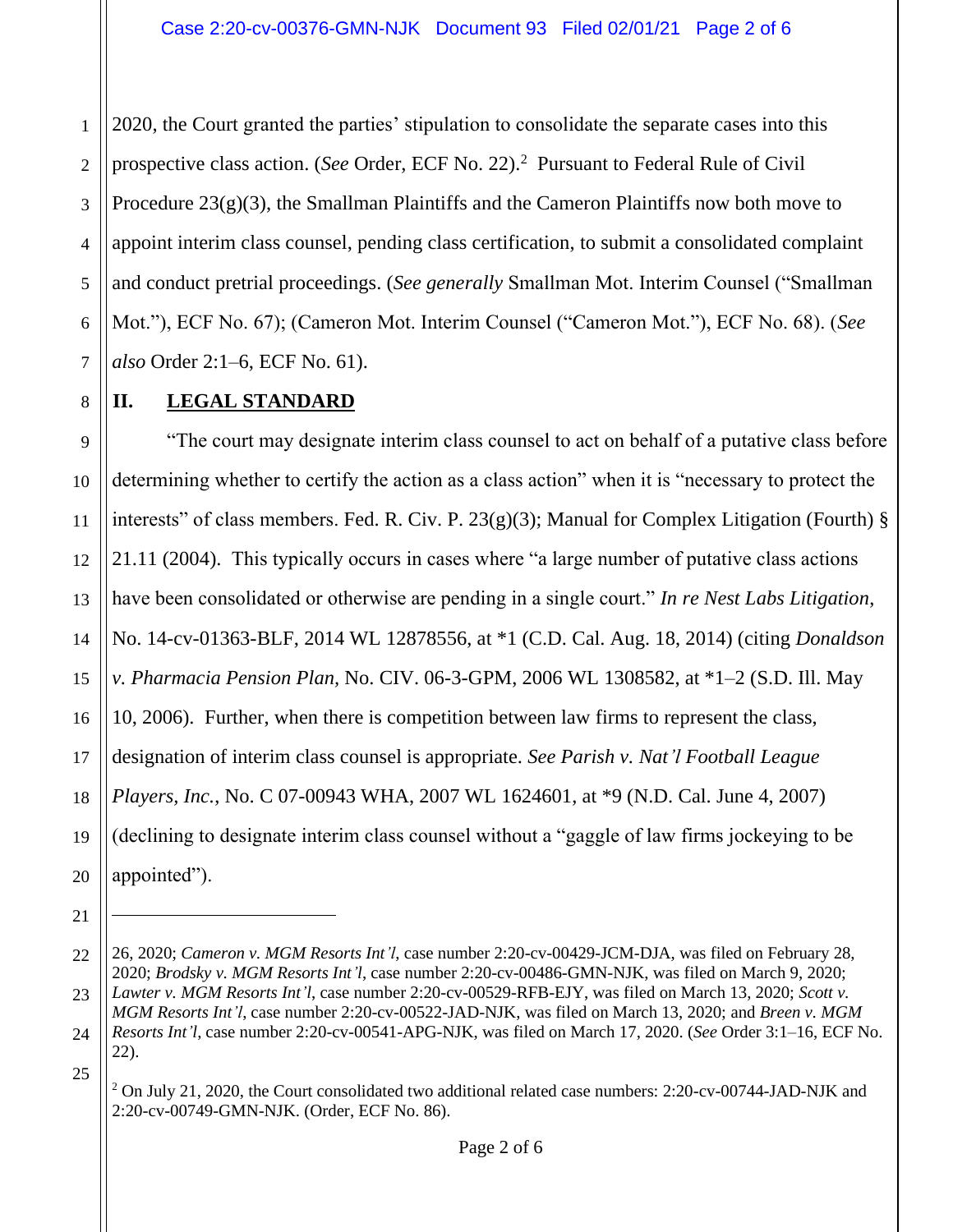1 2 3 4 5 Federal Rule of Civil Procedure  $23(g)(1)(A)$  sets out the considerations that courts must weigh when appointing class counsel once a class has been certified, which courts also apply to the appointment of interim class counsel prior to class certification. *See, e.g.*, *Wright v. Jacob Transp., LLC*, No. 2:15-cv-00056-JAD-GEF, 2015 WL 3916001, at \*3 (D. Nev. June 24, 2015) (citing *In re Air Cargo Shipping Servs. Antitrust Litig.*, 240 F.R.D. 56, 57 (E.D.N.Y.2006)). Accordingly, courts must consider four factors when appointing interim class counsel:

(1) the work counsel has done in identifying or investigating potential claims in the action;

(2) counsel's experience in handling class actions, other complex litigation, and the types of claims asserted in the action;

(3) counsel's knowledge of the applicable law; and

(4) the resources that counsel will commit to representing the class.

Fed. R. Civ. P. 23(g)(1)(A). Additionally, courts "may consider any other matter pertinent to counsel's ability to fairly and adequately represent the interests of the class." Fed. R. Civ. P.  $23(g)(1)(B)$ . "If more than one adequate applicant seeks appointment, the court must appoint the applicant best able to represent the interests of the class." Fed. R. Civ. P.  $23(g)(2)$ .

**III. DISCUSSION** 

In the present case, appointing interim class counsel is appropriate; this is a consolidated action and two teams of attorneys are competing to represent the putative class. *See Nest Labs*, 2014 WL 12878556, at \*1; *Parish*, 2007 WL 1624601, at \*9. Accordingly, the Court finds that it is necessary to appoint interim class counsel to protect the interests of the class.

The Smallman Plaintiffs ask the Court to appoint John A. Yanchunis of Morgan & Morgan; Douglas J. McNamara of Cohen Milstein Sellers & Toll, PLLC; David M. Berger of Gibbs Law Group LLP; and E. Michelle Drake of Berger Montague PC as co-lead interim class counsel, with Miles Clark of Knepper & Clark LLC and Don Springmeyer of Wolf, Rifkin,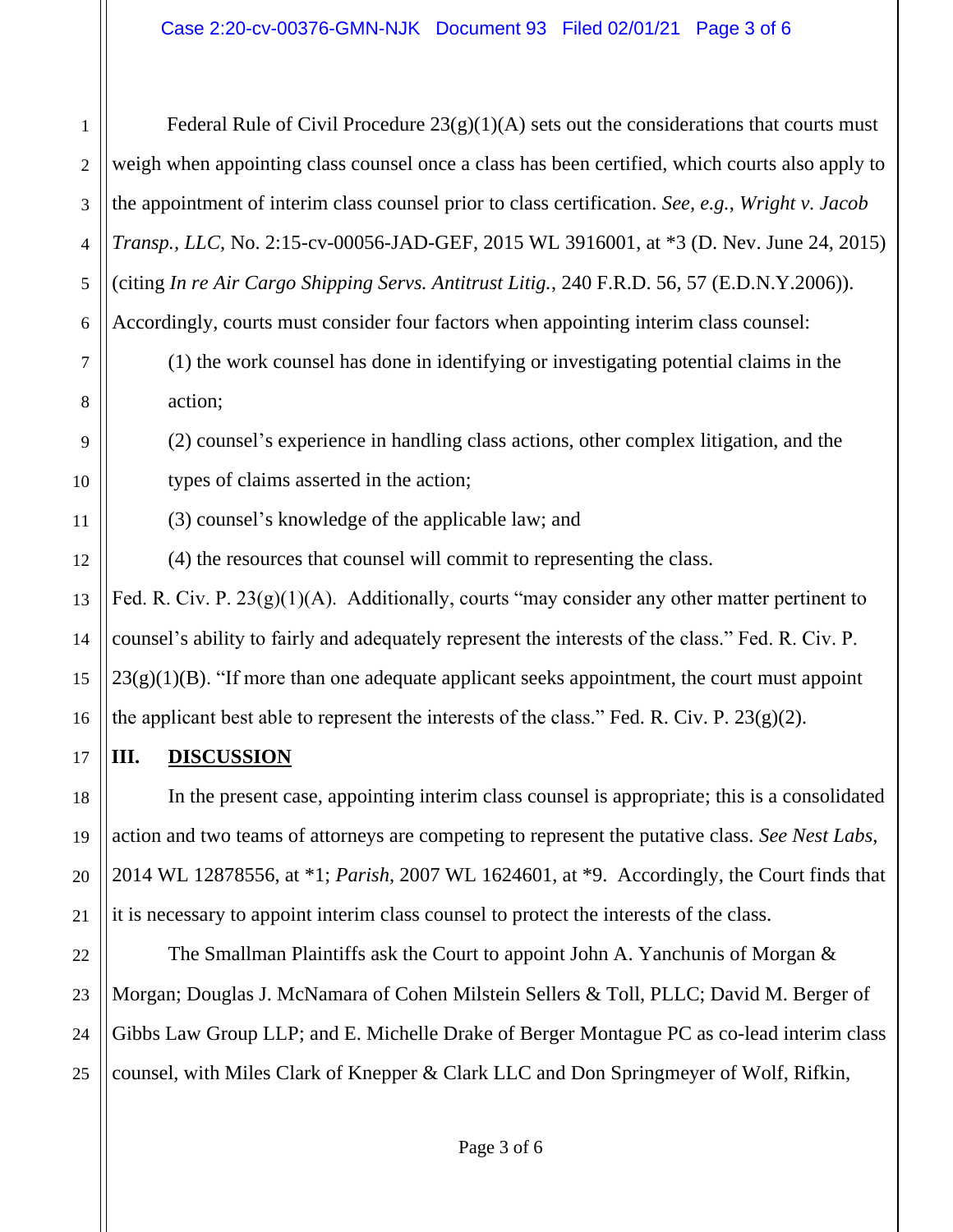Shapiro, Schulman & Rabkin, LLP as co-liaison counsel (collectively, "Morgan Cohen").

1

11

2 3 4 5 6 (Smallman Mot. 24:15–18). The Cameron Plaintiffs request the appointment of Katrina Carroll of Carlson Lynch LLP; Erin Comite of Scott+Scott Attorneys at Law LLP; and Christian Levis of Lowey Dannenberg, P.C. as co-lead interim class counsel, with Jennifer Fornetti of The Bourassa Law Group as liaison counsel (collectively, "Carlson Scott"). (Cameron Mot. 24:6– 13).

7 8 9 10 12 13 14 15 16 The Morgan Cohen team is comprised of attorneys who have "had leadership roles in virtually every major consumer data breach case litigated to date." (Smallman Mot. 1:12–13). Likewise, the Carlson Scott team brings "complementary knowledge of managing complex class action cases and experiences regarding data breaches and the protection of consumer privacy." (Cameron Mot. 5:3–6). Both Morgan Cohen and Carlson Scott have secured millions of dollars in settlements for class action and data breach cases. (*See generally* Smallman Mot., ECF No. 67); (Cameron Mot., ECF No. 68). After reviewing the application materials from both teams, including the resumes of the individual attorneys, as well as the track records of their respective firms, it is clear to the Court that both the Morgan Cohen and Carlson Scott teams have the knowledge, experience, and resources required to litigate this case.

17 18 19 20 21 22 23 24 25 To set themselves apart, the Cameron Plaintiffs stress the importance of diversity in court-appointed leadership structures to avoid the "repeat player dynamic" and encourage "fresh outlooks and innovative ideas." (Cameron Mot. 1:19–2:6 (citing *Standards and Best Practices for Large and Mass-Tort MDLs* at 46, 58 (1st ed., Dec. 19, 2014)). *See also In re Robinhood Outage Litigation*, No., 2020 WL 7330596, at \*2 (N.D. Cal. July 14, 2020) (declining to appoint interim class counsel because the Court was "concerned about the lack of diversity in the proposed lead counsel"). Carlson Scott argues that its team, which is comprised of two female lead attorneys and young partners, reflects a diversity of gender, age, and experience, making it better suited to represent what is surely a diverse class. (*Id.* 3:1–3, 19:9–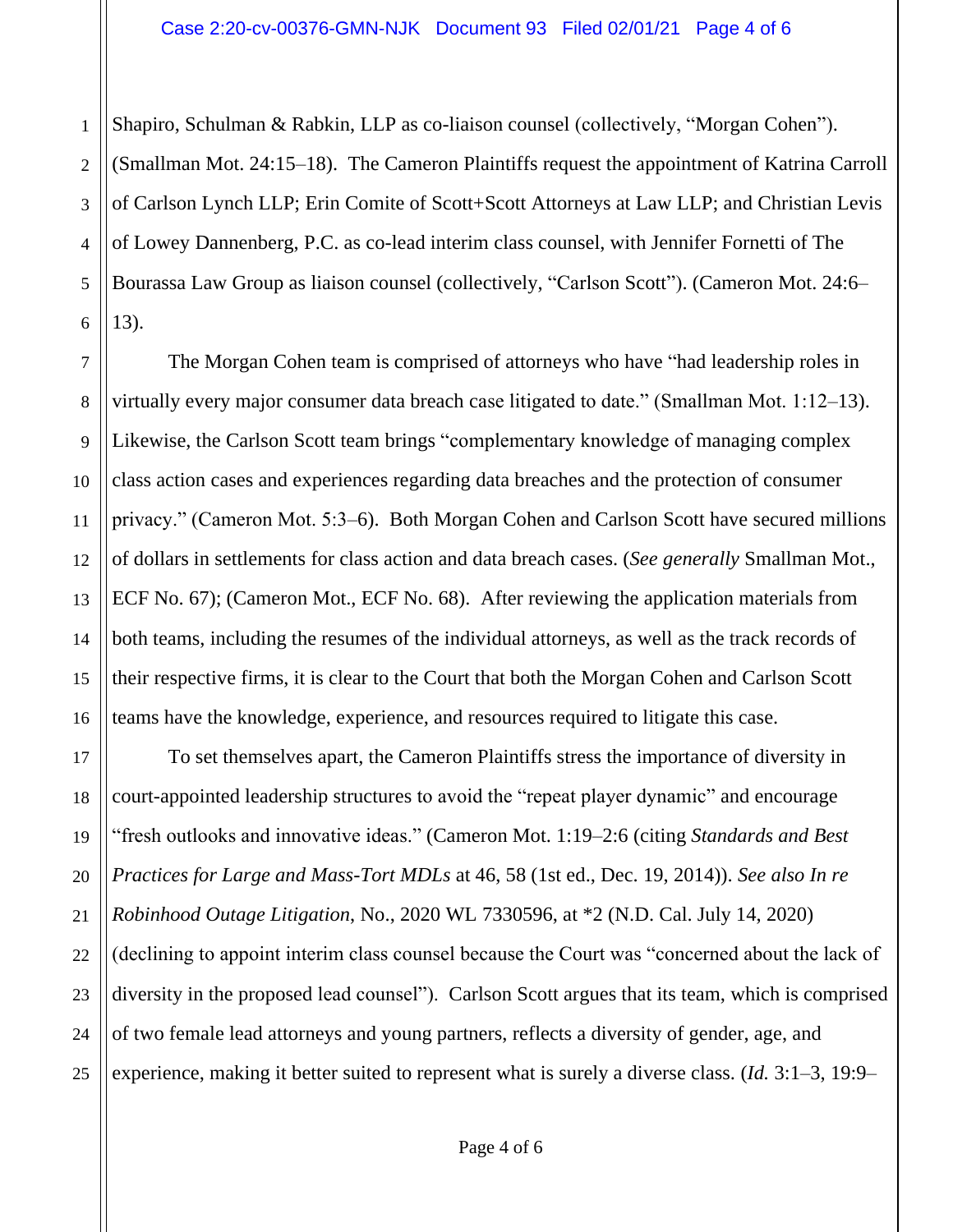10:8). However, the Morgan Cohen team does not lack diversity of gender, age, or experience; it includes a female lead attorney, first-time lead attorneys, and a young partner, as well as attorneys with over twenty years of class action experience. 3 As such, the Court is confident that the selection of either team will adequately represent a diverse putative class.

5 6 7 8 9 10 12 13 14 15 16 17 18 19 Clearly both teams of attorneys are more than qualified to handle this action; each has the knowledge, experience, and resources needed to pursue this litigation. However, the Court notes that the Cameron Plaintiffs' Motion neglected to discuss one of the four factors courts must consider when appointing interim class counsel: the work that Carlson Scott has done in identifying and investigating potential claims for this action. *See* Fed. R. Civ. P. 23(g)(1). While the Court's own initiative revealed that Carlson Scott's attorneys filed detailed Complaints in their respective originating cases, the failure to address an essential factor of a prescribed balancing test is an oversight indicating to the Court that Carlson Scott would not be best suited to advocate for the interests of the putative class. Moreover, because the first Plaintiff to file suit was John Smallman, represented by John A. Yanchunis, it would be appropriate to assign Morgan Cohen as co-lead counsel. *See, e.g.*, *Biondi v. Scrushy*, 820 A.2d 1148, 1159 (Del. Ch. 2003) (noting that courts will consider which action was filed first for lead counsel purpose where "there is a need for an objective tie-breaker"). Accordingly, the Court finds that Morgan Cohen would best be able to represent the interests of the putative class, and thus grants the Smallman Plaintiffs' Motion.

20

//

//

//

1

2

3

4

11

21

22

23

<sup>24</sup> 25 <sup>3</sup> "One of the proposed co-leads, E. Michelle Drake is a highly accomplished female attorney;" "Douglas McNamara and David Berger have worked actively on numerous data breach and complex cases, but have not themselves ever served as Lead or Co-Lead counsel;" "Miles Clark is a young lawyer (age 39);" and John Yanchunis and Don Springmeyer each have over twenty years of experience in class action cases. (Resp. 2:19– 20, 3:9–11, 3:14 –15, ECF No. 85).